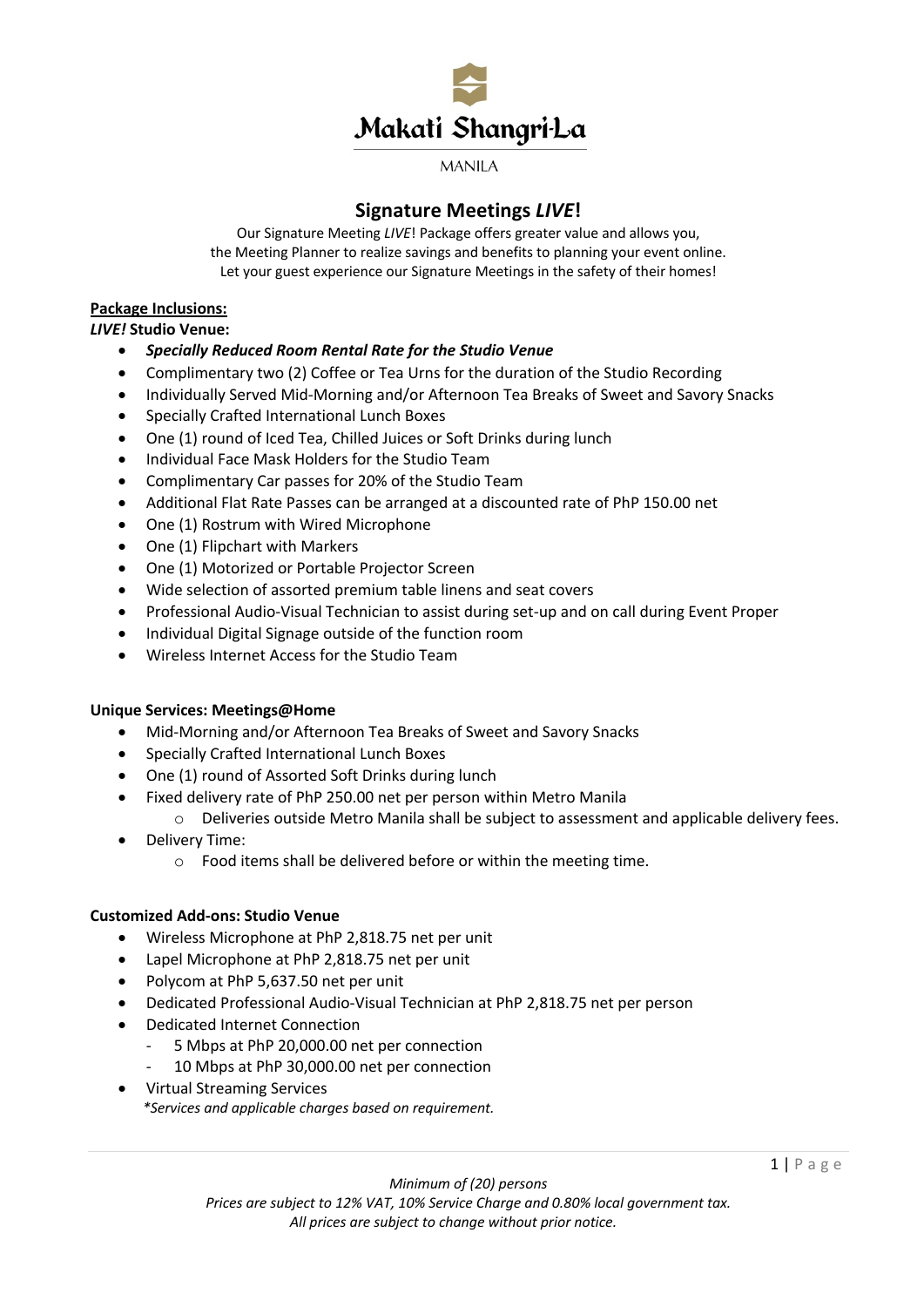

# **SET TEA BREAK SELECTIONS**

*PhP 350.00+++ / PhP 429.80 net per person Choose (1) Sandwiches, (1) Hot Savory and (1) Pastries for each Break*

### *SANDWICHES*

Classic Finger Sandwiches *Egg, Tuna, Chicken OR Vegetarian* Bagel Sandwich, Smoked Salmon, Arugula, Caramelized Onion, Cream Cheese \*Classic Banh Mi Sandwich *Pulled Pork, Carrot, Daikon, Cilantro Leaves, Baguette* Reuben Sandwich *Corned Beef, Sauerkraut, Swiss Cheese, Russian Dressing, Country Bread* Ham Sandwich *Sliced Smoked Ham, Tomato, Onion, Arugula, Cheese, Sourdough Bread* Falafel Sandwich *Tomato, Cucumber, Tahini Sauce, Tzatziki, Pita Bread* Asian Sloppy Joes *Ground Beef, Cabbage, Green Onions, Hoisin Sauce, Sesame Buns* Hawaiian Roll Sliders *Caramelized Onions, Ham, Swiss Cheese, Hawaiian Rolls*

#### *HOT SAVORIES*

Ratatouille Vegetable Pie Mexican Chicken Pie \*Bacon & Pork Sausage Gruyere Pie Mushroom Ragu & Egg Pie Asparagus & Goat Cheese Quiche Honey Ham & Cheese Quiche Smoked Salmon & Zucchini Quiche Scalloped Potato & Herb Quiche Sausage Brioche Bread Roll Ham and Cheese Bread Roll

*\*Contains Pork*

*Minimum of (20) persons Prices are subject to 12% VAT, 10% Service Charge and 0.80% local government tax. All prices are subject to change without prior notice.*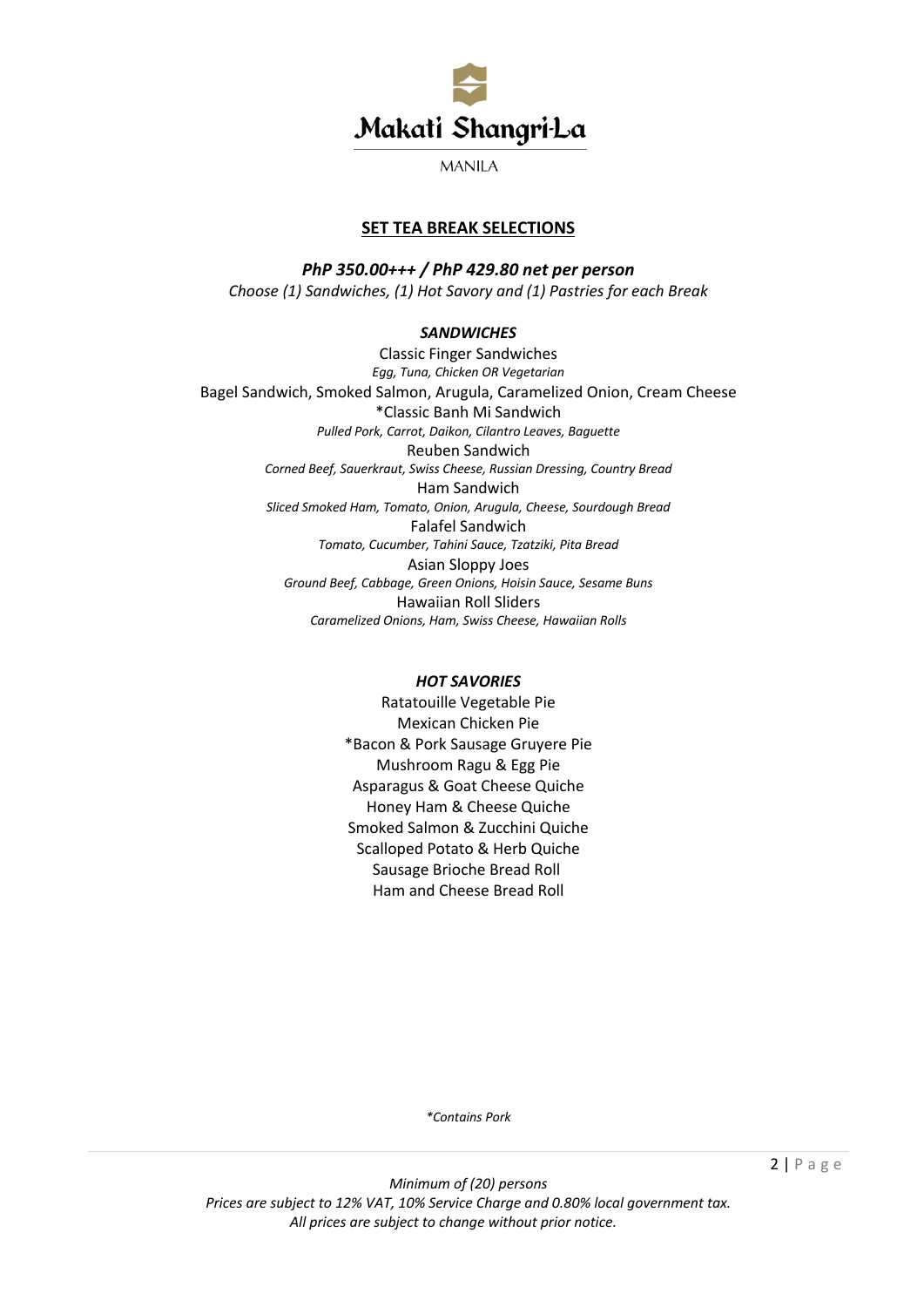

#### *PASTRIES*

Chocolate Chip Muffin Coconut & Caramel Muffin Oatmeal & All-Bran Muffin Carrot & Ginger Muffin Pumpkin & Yoghurt Honey Muffin Brownies Banana Bread Opera Chocolate and Hazelnut Choux Yoghurt Lime Cheesecake Green Tea Madeleines Salted Caramel Chocolate Cookies Chocolate Cookies Hazelnut Cookies Plain Ensaymada Ube Ensaymada Seasonal Fruit Slices

*\*Contains Pork*

3 | Page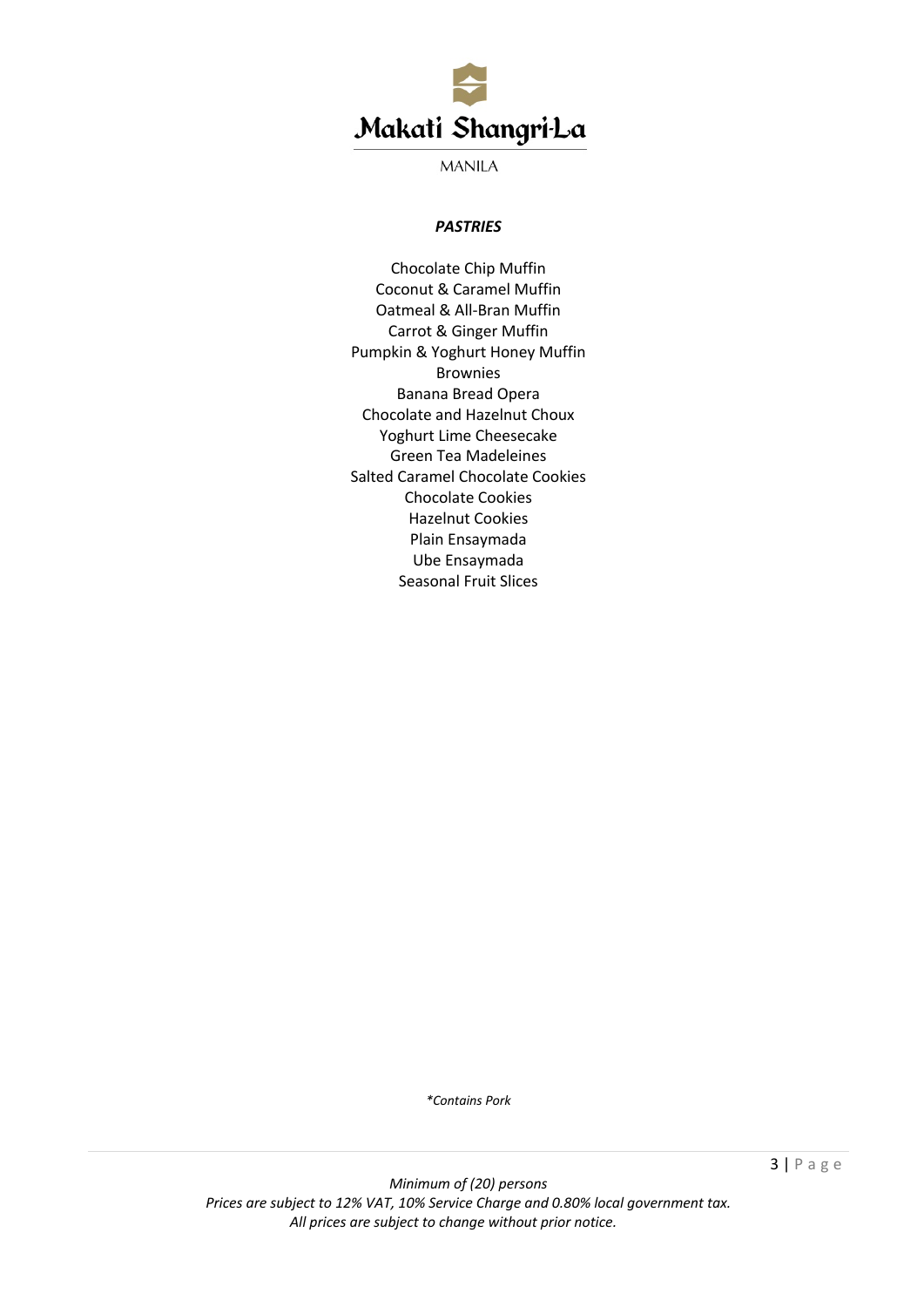

# **INTERNATIONAL LUNCH BOX SELECTIONS**

*PhP 600.00+++ / PhP 736.80 net per person Choose (1) Lunch Box* 

#### *CHICKEN*

Grilled Cajun Chicken, Balsamic Glazed Vegetables, Pearl Couscous Chicken Cacciatore, Mediterranean Butter Rice Roast Chicken Roulade, Potato Gnocchi, Mushroom Ragout Amatriciana Chicken, Tomato, Olive, Potato, Linguine Pasta Bacon Wrapped Chicken Breast, Roasted Baby Potato, Cherry Sauce

*FISH*

Panko Herd Crusted Salmon Fillet, Sauteed Bell Pepper, Feta Cheese Grilled Lapu-Lapu Fillet, Sauteed Brussel Sprouts, Lemon Butter Baked Fish Fillet en Papillote, Butter Rice Pan Seared Snapper Fillet, Couscous Tabbouleh Salad Unagi Donburi Steamed Rice, Unagi Sauce Salmon Teriyaki Donburi

### *SEAFOOD*

Seafood Paella

Shrimp Puttanesca Capers and Tomato, Steamed Jasmine Rice Tempura Donburi, Prawns, Vegetables, Steamed Rice, Tempura Sauce Thai Style Sauteed Seafood, Vegetables, Steamed Jasmine Rice Mediterranean Sauteed Seafood, Steamed Jasmine Rice

### *PORK*

\*BBQ Pork Rib, Mango Salsa, Mashed Potato \*Thai Basil Minced Pork, Bell Pepper, Onion, Chili, Steamed Rice \*Katsudon Japanese Pork Cutlet and Egg, Steamed Rice \*Roasted Pork Shoulder, Baked Baby Potato, Carrot, Chimichurri \*Maple Honey Mustard Glazed Ham, Grilled Pineapples and Parsnip

*\*Contains Pork*

*Minimum of (20) persons Prices are subject to 12% VAT, 10% Service Charge and 0.80% local government tax. All prices are subject to change without prior notice.*